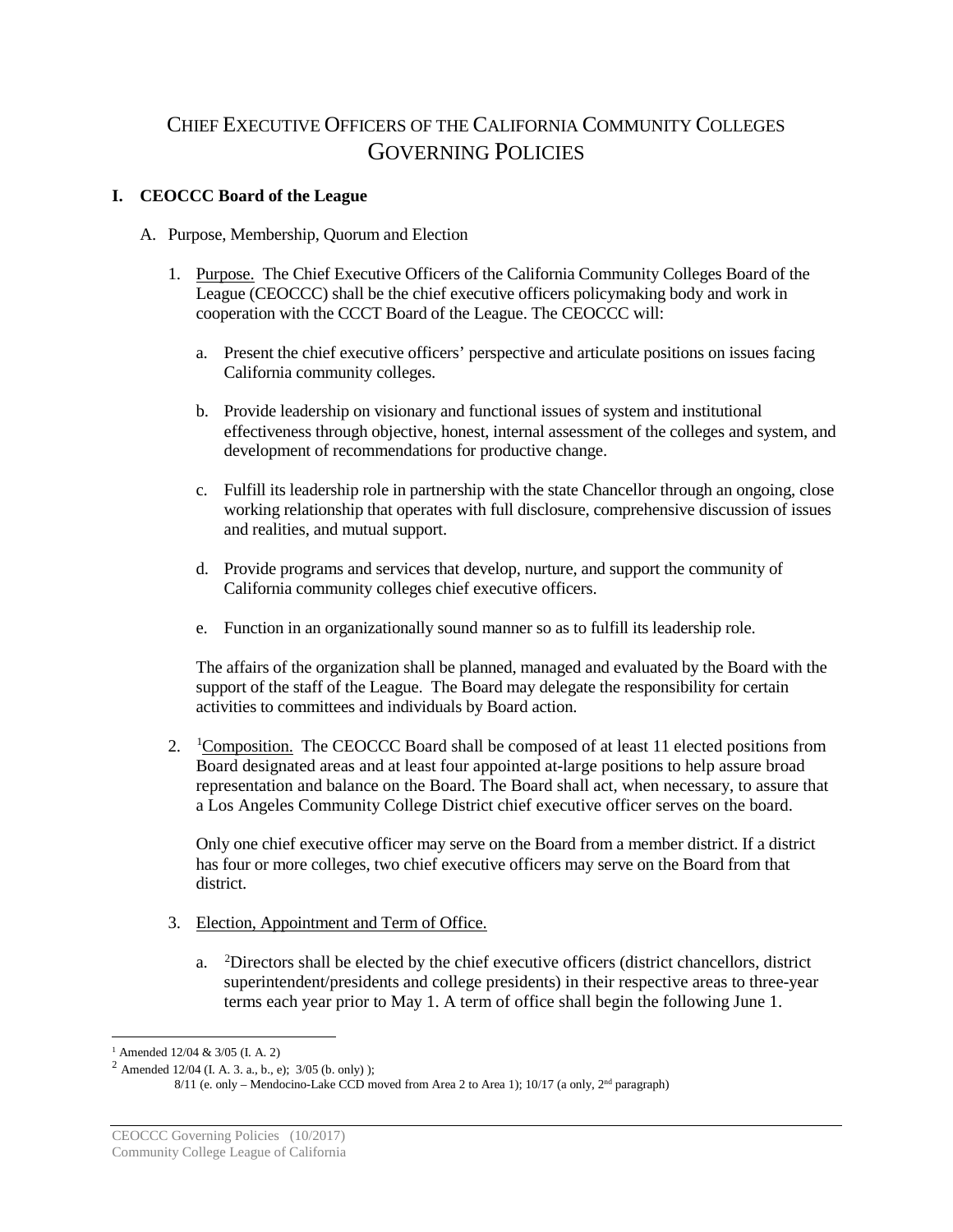The Chief Executive Officer of the League shall see that nominations from each area for election to the board are sought between February 15 and March 15 and the election conducted between March 15 and April 15. Candidates must indicate a desire to serve in order to be placed on the ballot. A plurality of those members voting shall elect. In the event of a tie vote, a new election shall be conducted and that election shall be among the persons tied for the top vote.

<sup>[3](#page-1-0)</sup>An exception to this election process may be utilized by a voting area as defined in section 1.3.e if the chief executive officers of a specific voting area agree to conduct their own election of a representative to the CEOCCC Board and have notified the CEOCCC Board President and the League President/CEO of their local election plan prior to February 15 when the CEO nomination period begins. All other criteria for serving on the Board shall still be applicable.

- b. At the May CEOCCC Board meeting, the Board shall fill whichever appointed at-large positions have a term expiring. The appointed positions shall serve three-year staggered terms. The Board will act on recommendations of the CEOCCC officers. The terms of office shall begin the following June 1.
- c. No board member shall serve more than two full three-year consecutive terms.
- d. In the event that the elected or appointed term of office on the Board of the Past President has expired, the Past President shall serve one additional year as a voting member of the Board.
- e. Areas for election and appointment purposes are as follows:

<span id="page-1-0"></span> $3$  Amended  $3/19$  (I.A.3.a)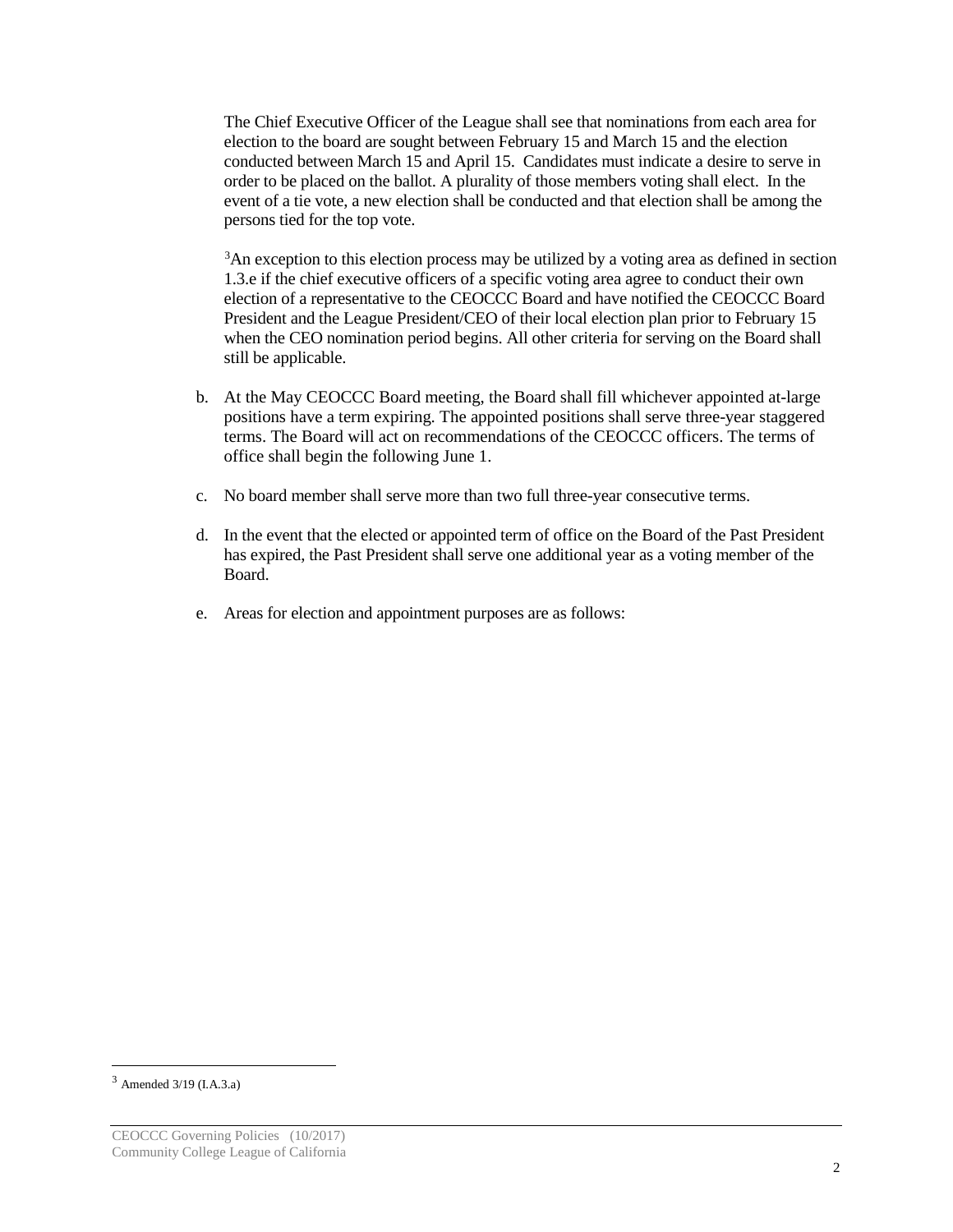Butte-Glenn CCD Feather River CCD Lake Tahoe CCD Mendocino-Lake CCD Lassen CCD Redwoods CCD Shasta Joint CCD Sierra Joint CCD Siskiyous CCD

#### **Area 2**

Los Rios CCD American River College Cosumnes River College Folsom Lake College Sacramento City College Marin CCD Napa CCD Sonoma CCD Yuba CCD Woodland College Yuba College

#### **Area 3**

Kern CCD Bakersfield College Cerro Coso Community College Porterville College Merced CCD San Joaquin-Delta CCD Sequoias CCD State Center CCD Clovis Community College Fresno City College Reedley College West Hills CCD West Hills College, Coalinga West Hills College, Lemoore West Kern CCD Yosemite CCD Columbia College Modesto Junior College

Foothill-DeAnza CCD DeAnza College Foothill College Gavilan CCD Ohlone CCD San Jose-Evergreen CCD Evergreen Valley College San Jose City College San Mateo CCD Canada College College of San Mateo Skyline College West Valley-Mission CCD Mission College West Valley College

## **CEOCCC VOTING AREAS**

## **Area 1 Area 5 Area 9**

Contra Costa CCD Contra Costa College Diablo Valley College Los Medanos College Chabot-Las Positas CCD Chabot College Las Positas College Peralta CCD Berkeley City College College of Alameda Laney College Merritt College San Francisco CCD Solano CCD

#### **Area 6**

Allan Hancock Joint CCD Cabrillo CCD Hartnell CCD Los Angeles Mission College Los Angeles Pierce College Monterey CCD San Luis Obispo County CCD Santa Barbara CCD Santa Clarita CCD Ventura CCD Moorpark College Oxnard College Ventura College

## **Area 7**

Cerritos CCD Compton CCD El Camino CCD Long Beach CCD Los Angeles Harbor College Los Angeles Southwest College Los Angeles Trade-Technical College West Los Angeles College Santa Monica CCD

**Area 4 Area 8**

Citrus CCD Glendale CCD Los Angeles CCD East Los Angeles College Los Angeles City College Los Angeles Valley College Mt. San Antonio CCD Pasadena CCD Rio Hondo CCD

Antelope Valley CCD Barstow CCD Chaffey CCD Copper Mountain CCD Desert CCD Mt. San Jacinto CCD Palo Verde CCD Riverside CCD Moreno Valley College Norco College Riverside Community College San Bernardino CCD Crafton Hills College San Bernardino Valley College Victor Valley CCD

#### **Area 10**

Coast CCD Coastline Community College Golden West College Orange Coast College North Orange CCD Cypress College Fullerton College Rancho Santiago CCD Santa Ana College Santiago Canyon College South Orange CCD Irvine Valley College Saddleback College

#### **Area 11**

Grossmont-Cuyamaca CCD Cuyamaca College Grossmont College Imperial CCD Mira Costa CCD Palomar CCD San Diego CCD San Diego City College San Diego Mesa College San Diego Miramar College Southwestern CCD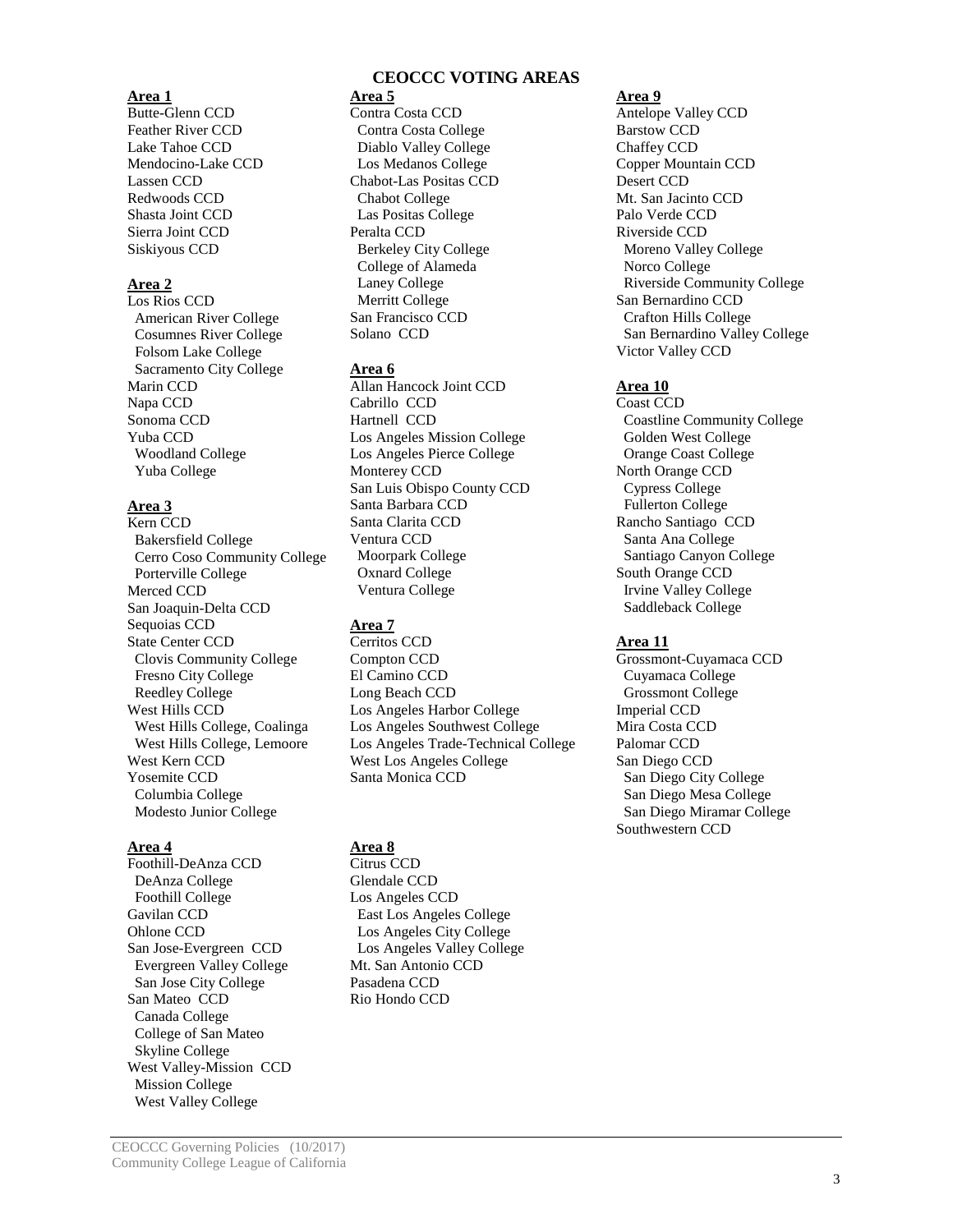[4](#page-3-0). <sup>4</sup>Vacancies. Board members and officers shall hold office until a successor shall have been duly elected, or appointed if the position is an appointed one, and assumed office, and so long as they are serving as a California community college chief executive officer (district chancellors, district superintendent/presidents and college presidents) in the respective area from which they were elected or appointed to serve. A vacancy on the board occurring between March 15 and December 31 shall be filled with a special election, or appointment if an appointed position. Vacancies occurring after that date will be filled through the regular election or appointment process if an appointed position.

When a seat is vacated by the area representative and that area wishes to conduct its own special election, the exception to the prescribed election process in section I.3.a may apply, however, notification to the CEOCCC Board President and League President/CEO must be made at the time the vacancy on the board occurs.

If a vacancy occurs in the President-Elect or a Vice President position between the annual officer election in June and the following February 15, the President will direct the most recent officer nominating committee to nominate a candidate for the vacant position, to be voted on by the Board at the next regular meeting. Candidates also may be nominated from the floor. If the vacancy occurs after February 15, it will be filled through the next regular election.

- 5. Quorum and Action. A majority of the whole Board shall constitute a quorum for the transaction of business at any meeting of the Board. The action of a majority of the Board present at a meeting at which a quorum is present shall be the act of the Board.
- 6. Expenses. The expenses of the organization shall be covered by the dues paid by member districts to the Community College League of California and as provided for in the budget of the League.

## B.Duties

The CEOCCC Board of the League shall exercise the following duties:

- 1. Establish policies and positions on statewide issues related to governance, educational policy leadership and fiscal laws and regulations; chief executive officer education; board/chief executive officer relations; legislation; Board of Governors deliberations and other matters of interest.
- 2. Review and comment on the League goals, annual budget and dues schedule prior to adoption by the Community College League Board of Directors.
- 3. Assist the League Board of Directors in evaluating the performance of the League Chief Executive Officer.
- 4. Provide for election and appointment of the members of the Board.

<span id="page-3-0"></span> $4$  Amended 10/17 ( $2<sup>nd</sup>$  paragraph of 4. Vacancies)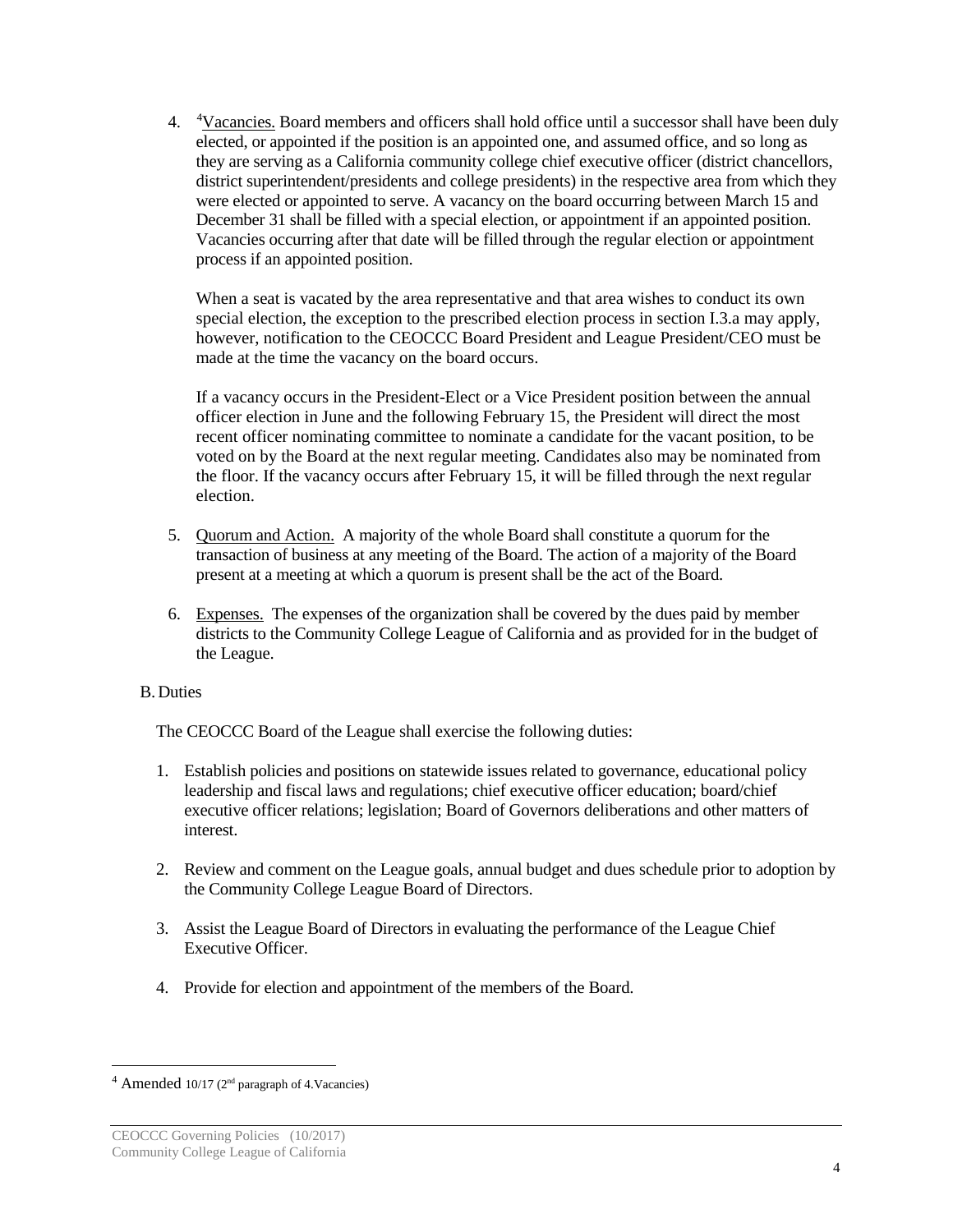- 5. Establish the time and place for the meetings of the Board and special meetings as deemed necessary.
- 6. Elect a three-member Nominating Committee for the selection of candidates for CEOCCC offices and provide for the election of officers.
- 7. [5](#page-4-0) See that meetings of all California community college chief executive officers (district chancellors, district superintendent/presidents and college presidents) are called at least once per year.
- 8. Maintain continuous communication among all chief executive officers and California's state governmental agencies.
- C. Powers

The CEOCCC Board of the League has the following powers that may be exercised:

- 1. Set goals and objectives for future CEOCCC direction and services related to serving the needs of the chief executive officers and review these annually.
- 2. Review and act on the governing policies of the CEOCCC and review and comment on League governing policies.
- 3. Adopt a legislative program and directives in conjunction with the CCCT Board of the League.
- 4. Establish CEOCCC committees and task forces, designate scope and size of committees and terms of membership and advise and consent to the CEOCCC Board President's appointments to such committees.
- 5. Receive reports from committees and task forces for action and referral.
- 6. Review and comment on the general theme and subject matter for League and CEOCCC publications.
- 7. Review, comment and act on participation in surveys or research studies.
- 8. Approve the filing of a lawsuit as an amicus curiae or intervenor.
- D. <sup>[6](#page-4-1)</sup>Code of Conduct

The CEOCCC Board expects of itself and its members ethical and professional conduct, and a central focus on the students of the community colleges. This code of conduct is based on, but is not limited to, the principles of honesty, integrity, fairness, caring, respect, citizenship, excellence, accountability, and protection of the public trust. On seeking election to, and becoming a member of, the CEOCCC Board members shall:

<span id="page-4-0"></span> <sup>5</sup> Amended 6/07 (I.B.7)

<span id="page-4-1"></span> $6$  Amended 9/02 (I.D. 1, 3., 5, 9, 13.)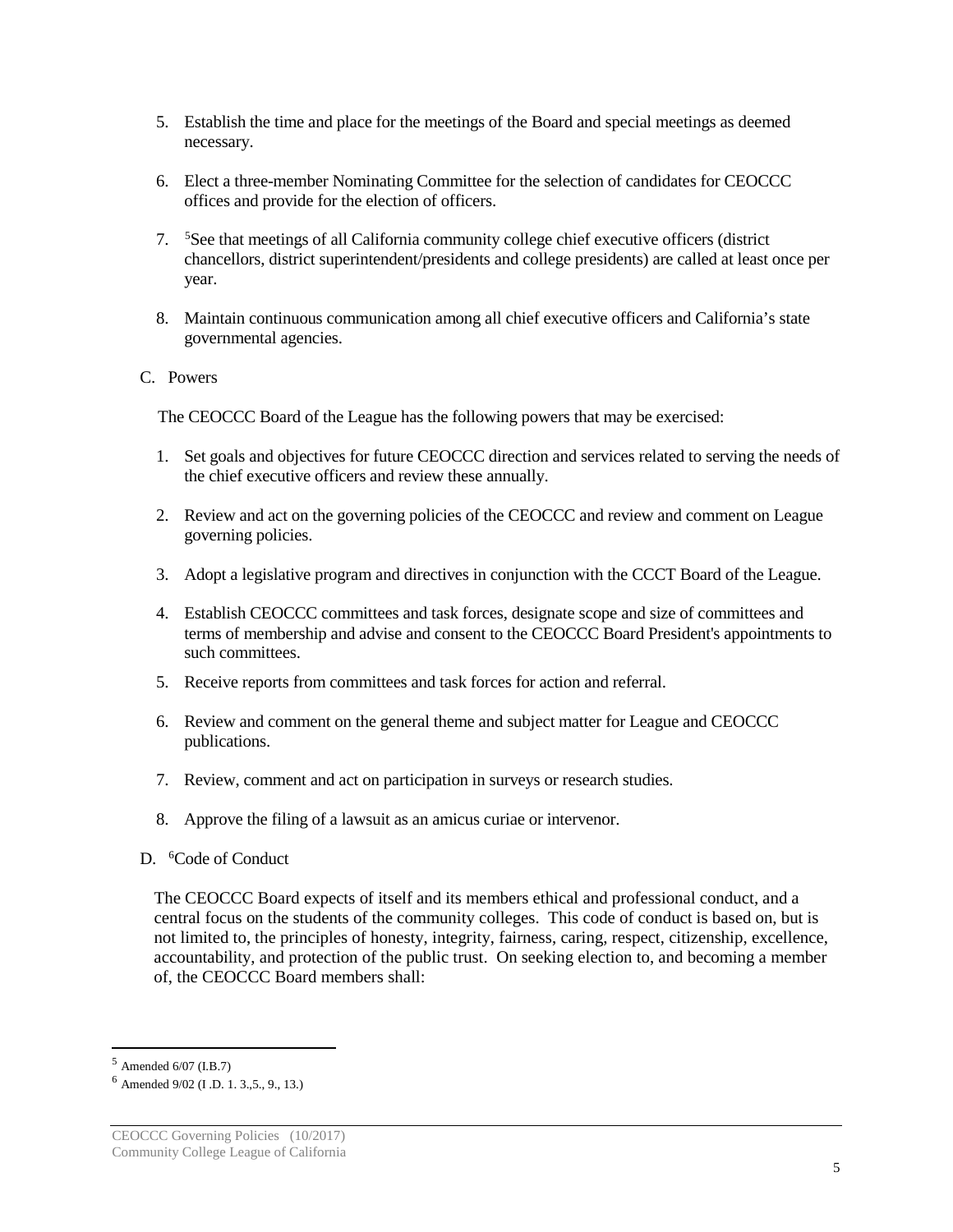- 1. Attend and prepare adequately for CEOCCC Board meetings and the Statewide CEOCCC meetings.
- 2. Commit to participate actively in decision-making.
- 3. Communicate as necessary activities/meeting proceedings to the CEOs in their region and solicit input on agenda items in a timely fashion when necessary.
- 4. Identify and avoid areas of potential conflict of interest.
- 5. Attend Board of Governors meetings at least once per year.
- 6. Support and, when necessary, clarify or explain the CEOCCC Board's positions on issues.
- 7. Agree that the CEOCCC President or designee serves as the official spokesperson for the CEOCCC Board.
- 8. Refrain from representing oneself and/or a specific college or district as speaking for the CEOCCC Board.
- 9. Encourage CEOs in their areas to discuss Consultation Council items with their colleges and districts.
- 10. Recognize the primary responsibility is to represent the entire League and its entire membership and resist the temptation to use the CEOCCC Board position for the benefit of oneself or an individual community college or district.
- 11. Support the League's and CEOCCC's various activities by regular attendance and participation at seminars, conferences and meetings.
- 12. Work harmoniously with other board members, regardless of opinion, in order to encourage productive and open discussion of issues.
- 13. Recognize the primary responsibility is to represent the community colleges statewide and not use the CEOCCC Board position for the benefit of oneself or an individual community college or district.
- 14. Request only authorized and legitimate reimbursement of expenses.
- E. <sup>[7](#page-5-0)[8](#page-5-1)</sup>Meetings
	- 1. Regular Meetings.
		- a. In June the CEOCCC Board of the League shall approve a schedule of regular meetings for the coming fiscal year, plus an additional six months if the Board so desires.

<span id="page-5-0"></span> $^7$  Amended 10/17 (I.E.1.a)

<span id="page-5-1"></span><sup>8</sup> Amended 10/16/20 (I.E.1.c)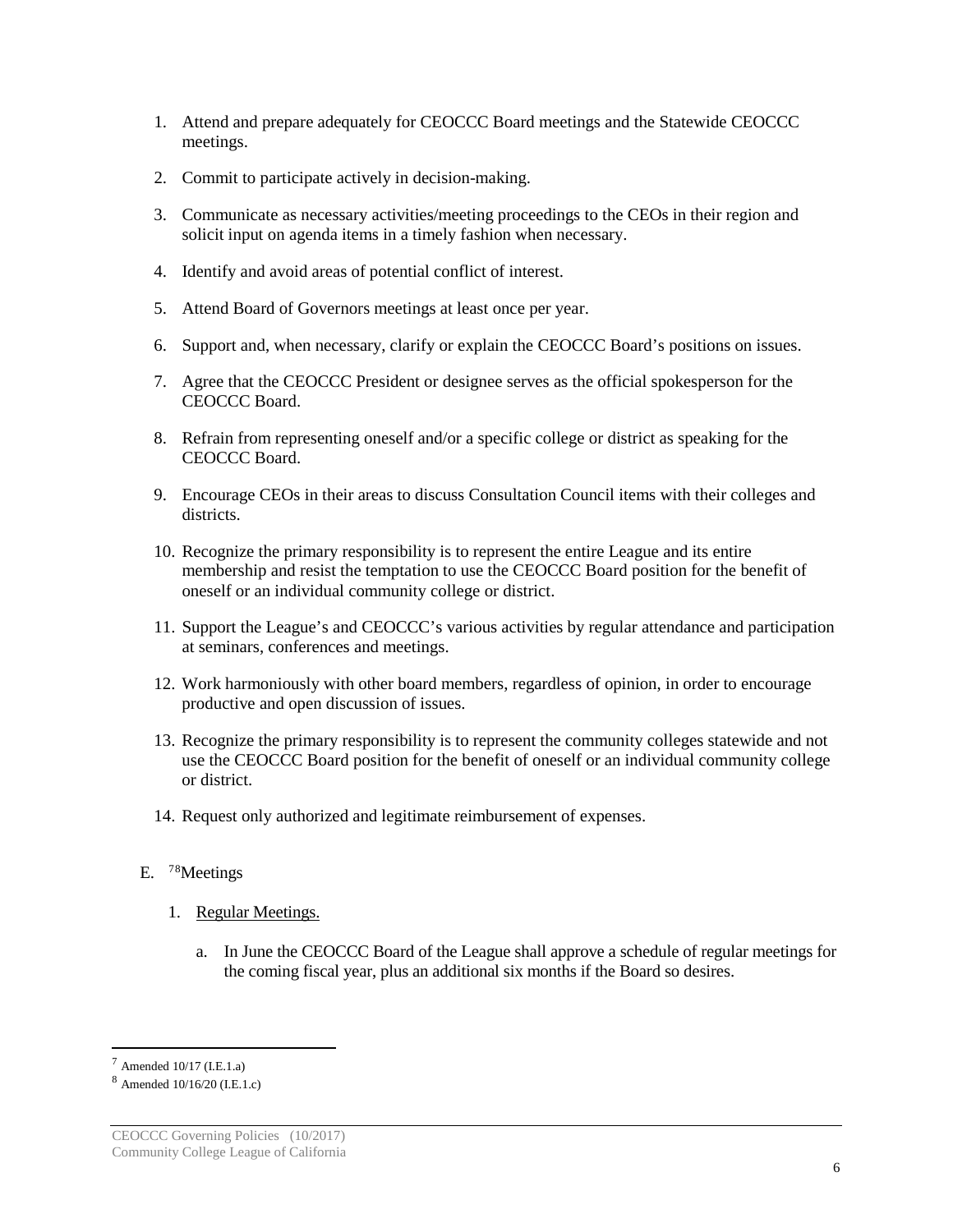- b. Members of the Board and California community college chief executive officers shall be notified of the time and place of the regular meetings of the board at least ten days prior to the meeting.
- c. Regular meetings shall be open only to California community college chief executive officers, League staff, and special guests by approval of the League President & Chief Executive Officer.
- 2. Special Meetings.
	- a. Special meetings of the Board may be called by the CEOCCC Board President or by the petition of at least a quorum of the Board.
	- b. The CEOCCC Board President or designee shall notify all members of the Board and California community college chief executive officers of the time, place and subject matter of special meetings at least five days prior to the meeting. No other matter may be acted on at the meeting.
- 3. Closed Meetings. The Board may conduct business related to League personnel matters and legal affairs in a closed session, with concurrence of two thirds of the members present and voting.
- F. CEOCCC Board Meeting Agenda

Under the direction of, and in consultation with, the CEOCCC Board President and President-elect, the League Chief Executive Officer shall prepare the agenda and necessary materials for each of the meetings of the Board.

- 1. The agenda shall include minutes of the previous meeting, and appropriate information, discussion and action items related to the purpose of the CEOCCC.
- 2. The agenda, with background materials, shall be made available to members of the Board and the agenda sent to California community college chief executive officers at least one week prior to the regularly scheduled meeting.
- 3. The Board may take action concerning a matter not included on the meeting agenda only with concurrence of 2/3 of the members present and voting.
- G. [9](#page-6-0) Expenses of CEOCCC Board Members

Necessary and reasonable expenses incurred by CEOCCC Board members directly related to their attendance at Board meetings and other authorized activity, shall be reimbursed by the League. Reimbursement requests must be submitted within sixty (60) days after incurring the expense and must be submitted on official League Travel Expense Claim Forms. Reimbursement for expenses incurred in June must be submitted on the Official Travel Expense Claim Form within two weeks of the end of the year.

<span id="page-6-0"></span> $^{9}$  Amended 10/17 (I.G.)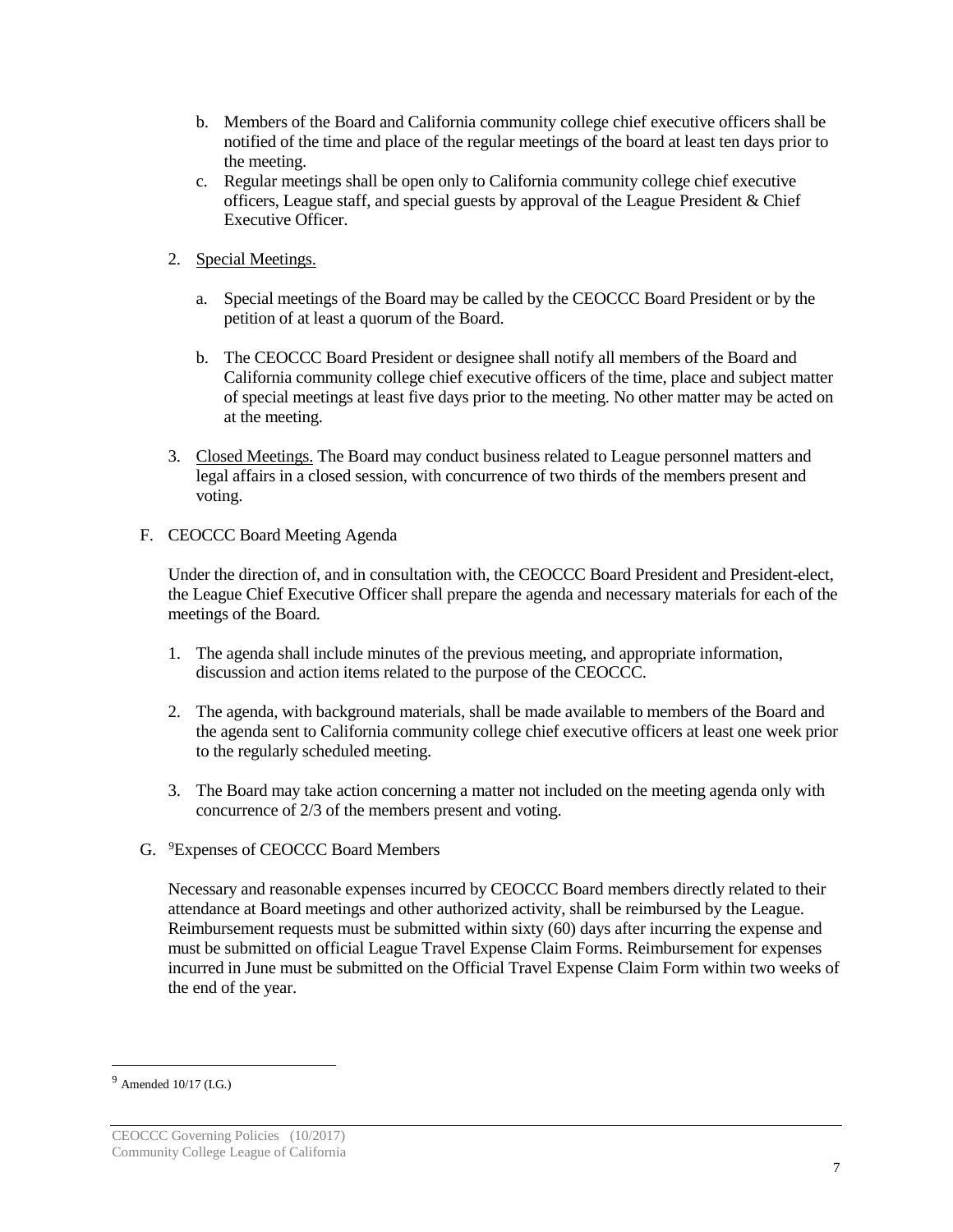## H. Absences of Members

- 1. If a member of the CEOCCC Board, serving on the Board as a representative of a CEOCCC area, is unable to attend a scheduled meeting of the Board, that member may appoint a chief executive officer from the Board member's area to attend the meeting as a non-voting alternate.
- 2. Any member of the CEOCCC Board of the League who fails to attend two (2) consecutive regular meetings of the Board must inform the President of the CEOCCC Board of the League of the reasons for failure to attend. If a member misses three (3) consecutive meetings the President of the CEOCCC Board of the League must notify the Board, which then may remove that member from office by a majority vote of the members present if it is deemed the absences have been without acceptable justification.
- I. Board Directives and Assignments

CEOCCC Board directives and assignments may be made only as a result of discussion taking place at an official Board meeting. Such directives and assignments may occur with Board concurrence and do not require specific Board action. Such directives and assignments shall be recorded in the minutes of the meeting.

- J. Legislative Directives and Policy
	- 1. The CEOCCC Board shall, if possible, adopt a legislative program and legislative directives in consultation with the CCCT Board and the State Chancellor prior to January each year.
	- 2. The legislative program shall consist of specific issues of interest to the community colleges that the CEOCCC Board will seek to resolve that year through the legislative process. The program may include proposed legislation that the CEOCCC seeks to have introduced and/or positions taken on issues that may be introduced by others.
	- 3. The legislative directives shall consist of broad policy statements concerning CEOCCC's philosophical position on education, governance, and operational and fiscal issues before the State Legislature. These directives shall serve as policy guidelines for the League staff working on behalf of the CEOCCC.
	- 4. The CEOCCC Board President has the authority, in consultation with the League Chief Executive Officer to take appropriate positions on legislation and institute action to implement legislative policy at those times when Board action is not possible. Such action taken shall be reported at the next official meeting of the CEOCCC board.
- K. Use of CEOCCC and League Names

Members of the CEOCCC Board of the League shall not use their CEOCCC Board member title or Community College League of California affiliation when supporting or opposing matters contrary to official CEOCCC and League positions and policies.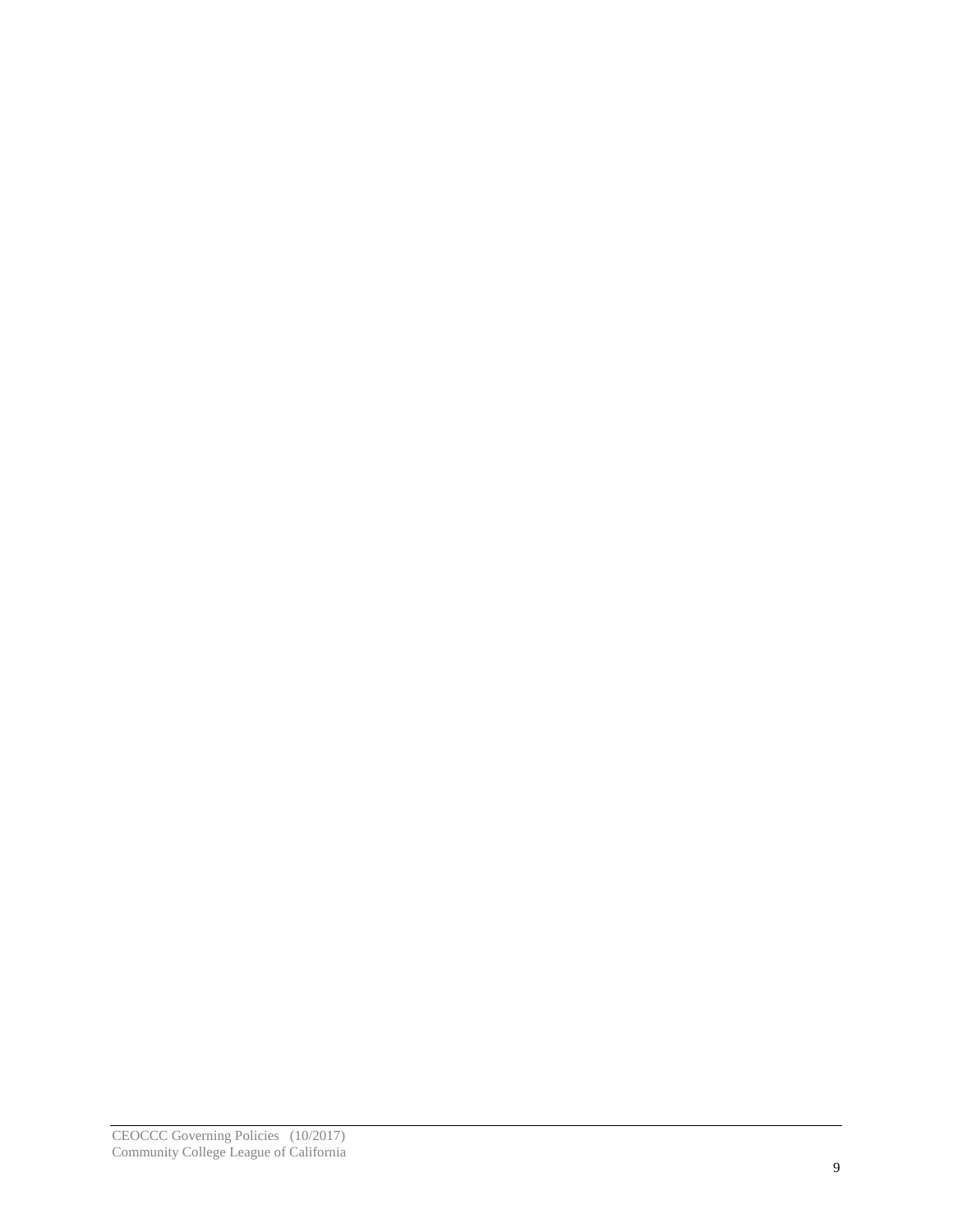### II. **OFFICERS**

### A. Officers

The officers of the CEOCCC Board of the League shall be President, President-elect, Vice President North, Vice President South and Past President

1. President. The President of the CEOCCC Board shall oversee the work and activities of the CEOCCC.

The President shall preside at all meetings and will carry out the duties that may be prescribed by the CEOCCC Board. These duties will include, but will not be limited to:

- a. [10](#page-9-0)Work with the League Chief Executive Officer in preparation of CEOCCC meeting agenda and agenda materials for the Board and statewide CEOCCC meetings.
- b. Appointing the members of CEOCCC committees.
- c. [11](#page-9-1)Making at-large appointments, in consultation with the CEOCCC officers.
- d. Serving as an ex-officio member of all CEOCCC committees except the Nominating Committee.
- e. Serving as a member of the League Board of Directors.
- f. Serving as a member of the Chancellor's Consultation Council.

The CEOCCC Board President may exercise the following powers:

- a. Work with the League Chief Executive Officer in preparation of Board of Directors' meeting agenda and agenda materials.
- b. Make appointments or nominations of chief executive officers to serve on committees of other organizations or agencies when so requested.
- c. Appoint liaisons to attend state agencies meetings.
- d. Take appropriate positions on legislation and institute action to implement legislative policy when Board action is not possible.
- 2. President-Elect. In the absence of the President, or in the event of a vacancy in the office, the CEOCCC Board President-Elect shall perform the duties of the President. The President-Elect shall perform such other duties as from time to time may be assigned by the President or the Board. These duties will include, but will not be limited to:
	- a. Establishing mechanisms for communication between the Board and the regions.

<span id="page-9-0"></span> <sup>10</sup> Amended 9/02 (II. A.1.a.)

<span id="page-9-1"></span> $11$  Amended 3/19 (II.A.1.c)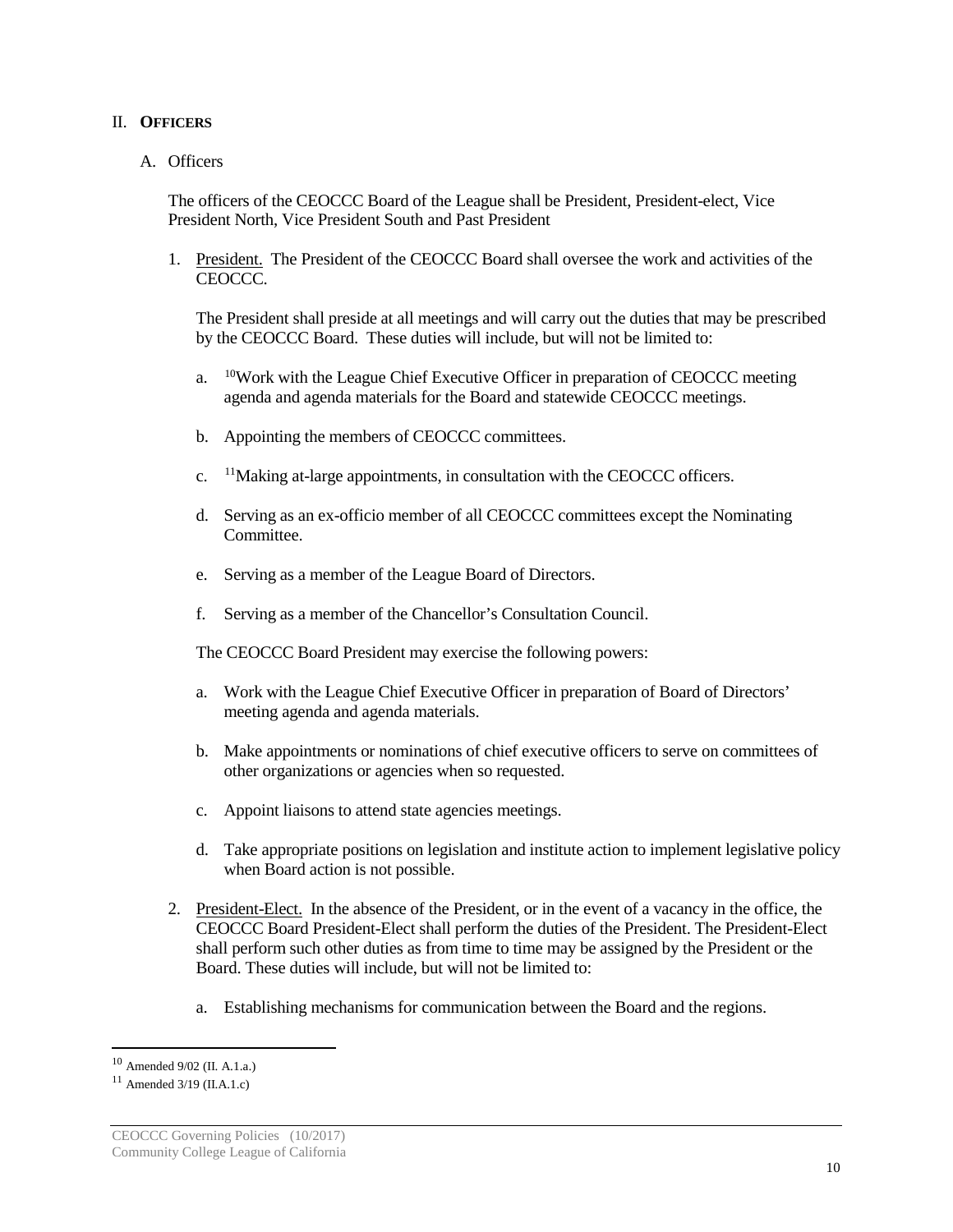- b. Serving as a member of the League Board of Directors
- c. Serving as a member of the Chancellor's Consultation Council.
- 3. North and South Vice-Presidents. In the absence of the President and President-Elect, the Board shall name either the North or South CEOCCC Board Vice-President to perform the duties of the President. The Vice-Presidents shall perform such other duties as from time to time may be assigned by the President or the Board. These duties shall include but will not be limited to:
	- a. Overseeing and coordinating communication among their areas' chief executive officers and CEOCCC Board members.
	- b. <sup>[12](#page-10-0)</sup>Serving as members of the League Board of Directors.
	- c. [13](#page-10-1)Assisting in the planning of the chief executive officers spring meeting when it is being held in their respective region.
- 4. Past President. The CEOCCC Board Past President shall perform such duties as assigned by the President or the Board. These duties shall include, but will not be limited to:
	- a. Serving as an alternate representative to the Chancellor's Consultation Council.
	- b. Serving as a member of the League Board of Directors.
- B. Election of Officers.

At the annual meeting in June of the Board, the election of officers shall be conducted. At least one meeting prior to the election of officers, a three person nominating committee shall be elected by the Board from six names submitted by the CEOCCC Board President. The nominating committee shall consist of one past president of the organization, one Board member and one chief executive officer not serving on the Board. The nominating committee shall issue its slate to the full membership at least one month prior to the annual meeting in June. Candidates may also be nominated from the floor. Candidates for office must be CEOCCC Board members and only CEOCCC Board members may vote. If the President-Elect's term on the Board expires and he or she is not re-elected or re-appointed before the year of service as President, or he or she assumes a chief executive officer position in a California district outside his or her area, that person shall still serve the term as President and there shall be one additional voting Board member. Whenever possible, the presidency should rotate north and south.

C. [14](#page-10-2)Expenses

Necessary and reasonable expenses incurred by the officers directly related to authorized activity shall be reimbursed by the League. Reimbursement requests must be submitted within sixty (60) days after incurring the expense and must be submitted on official League Travel Expense Claim

<span id="page-10-0"></span> <sup>12</sup> Amended 4/05 (II. A. 3. b. & 4.b.)

<span id="page-10-1"></span><sup>13</sup> Amended 6/20 (II.A.3.c)

<span id="page-10-2"></span> $14$  Amended 10/17 (II.C.)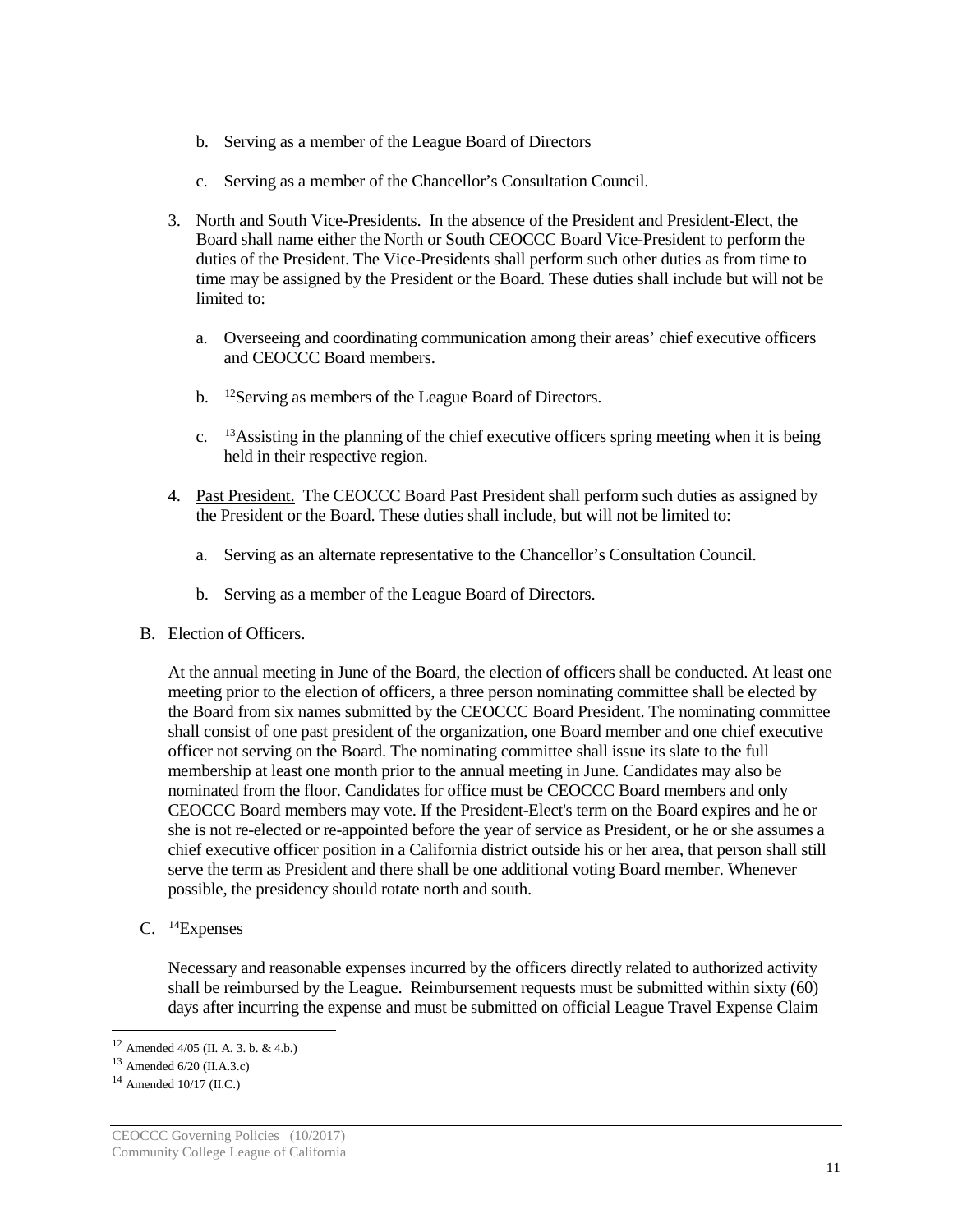Forms. Reimbursement for expenses incurred in June must be submitted on the Official Travel Expense Claim Form within two weeks of the end of the fiscal year.

D. Travel to Meetings and Conferences

The President of the CEOCCC Board of the League, or the President's designee, may have expenses reimbursed for attendance at state meetings or other conferences where the President's attendance is required as a representative of CEOCCC. Expenses incurred by CEOCCC officers in travel to national and state conferences shall be borne by the officer's district.

## **III. COMMITTEES**

A. Authority

The authority of a CEOCCC committee shall be limited to the scope and activity designated by the CEOCCC Board of the League.

B. Committee and Task Force Action

Recommendations for policies or actions that are made by any CEOCCC committee or task force shall be submitted to the League Chief Executive Officer and the Board for its action.

C. Expenses of Committee and Task Force Members

Expenses incurred by CEOCCC committee and task force members will not be reimbursed by the League.

## **IV. MEMBERSHIP SERVICES**

A. Workshops and Development

As appropriate, through the League, CEOCCC may conduct workshops and other development services for chief executive officers and administrators on matters of interest to community college policymakers.

- B. Publications
	- 1. As appropriate, through the League, CEOCCC shall publish and distribute publications designed to help community college chief executive officers and policy leaders fulfill their roles and meet their responsibilities. The general theme and subject matter for such publications shall be presented to the CEOCCC Board for advice and counsel.
	- 2. Through the League, an annual membership directory shall be published which lists the names, addresses, email addresses and phone numbers of the chief executive officers of the public community college districts in California.
- C. Studies and Surveys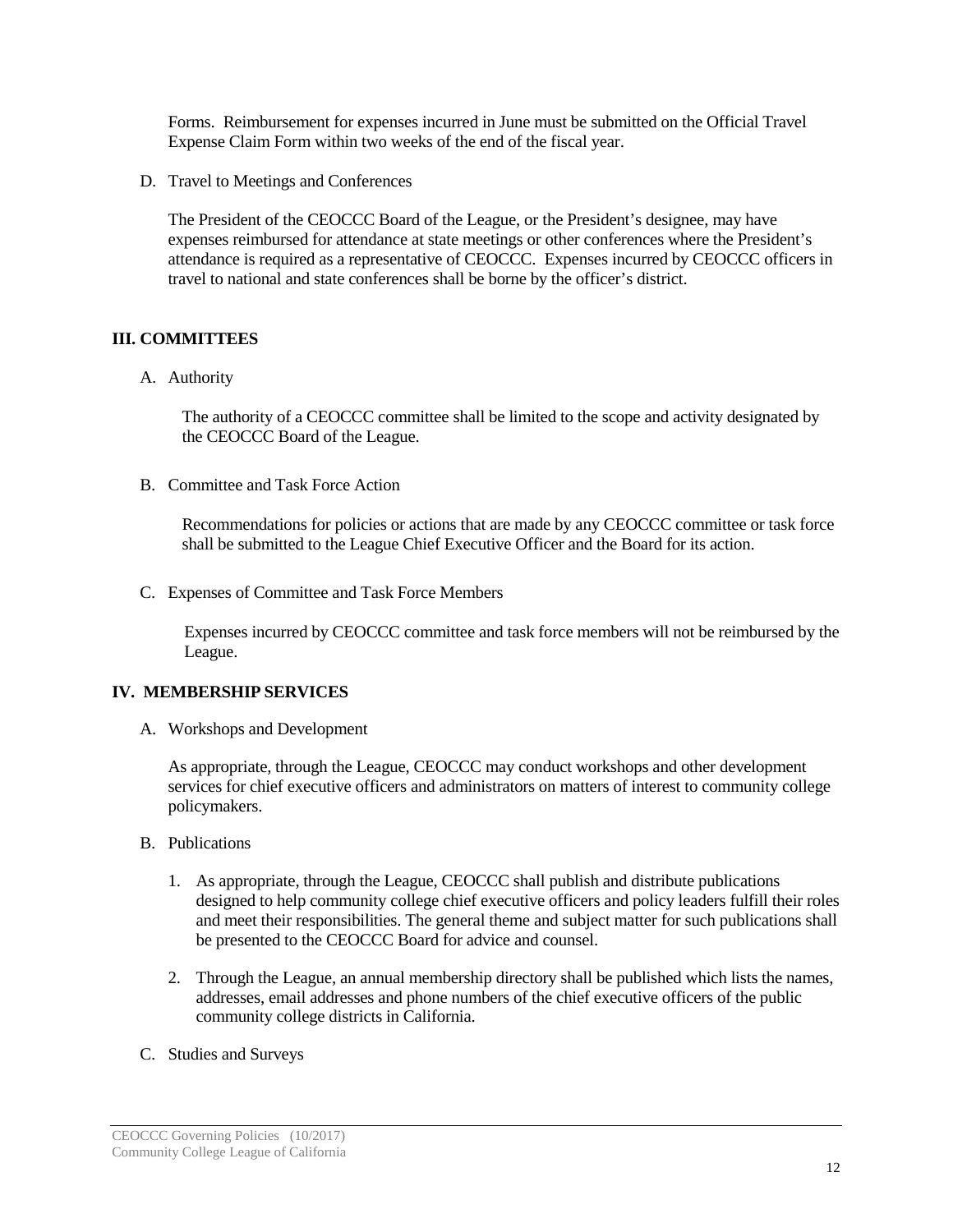- 1. The name of the CEOCCC shall not be used in surveys or research studies unless they have been specifically approved by the Board.
- 2. Any person or organization desiring CEOCCC to participate directly or indirectly in any research study or survey, whether for qualification for a collegiate degree or otherwise, shall submit a written request to the Board. The request shall include the following: the general nature and purpose of the study or survey; the justification for CEOCCC participation; the advantages accruing to CEOCCC from participation; the timeline for completion; the cost, if any; the extent of CEOCCC participation; and such other pertinent data as may be necessary or desirable to evaluate the request.
- D. Co-sponsorship, Endorsements, Cooperation
	- 1. Co-sponsorship may be the use of CEOCCC name in connection with a workshop or conference. It may involve conference or workshop joint planning efforts, promotional activities and the publication of announcements and reports of such workshops or conferences. Approval by the CEOCCC Board President shall be obtained for CEOCCC co-sponsorship.
	- 2. CEOCCC Endorsements.
		- a. CEOCCC will not endorse candidates for public office.
		- b. CEOCCC may endorse candidates for appointments to educational boards, commissions and other public bodies, but only if such endorsements are approved by the Board.
	- 3. Cooperation with other organizations and agencies is encouraged and may include League staff consultation and the mailing of promotional materials to CEOCCC members, subject to approval of the CEOCCC Board President.

## **V. AMENDMENTS**

These Governing Policies may be altered, amended, or repealed and new Governing Policies adopted by a majority vote of the Board present at any regular or special meeting, provided that at least five days written notice is given of the intention.

## **VI. AUTHORITY**

- A. All actions of the CEOCCC Board of the League, or any of its committees, shall be governed by Robert's Rules of Order Newly Revised; except insofar as such rules are inconsistent with the Governing Policies of the CEOCCC Board of the League or the Bylaws of the Community College League of California.
- B. Where decisions must be made or action taken in which there is no written policy that applies clearly to the situation, it shall be the responsibility of the CEOCCC Board President and President-Elect, in consultation with the League Chief Executive Officer, to determine the appropriate action to be taken. The matter then will be presented to the CEOCCC Board at its next meeting.

## Governing Policies Adopted by